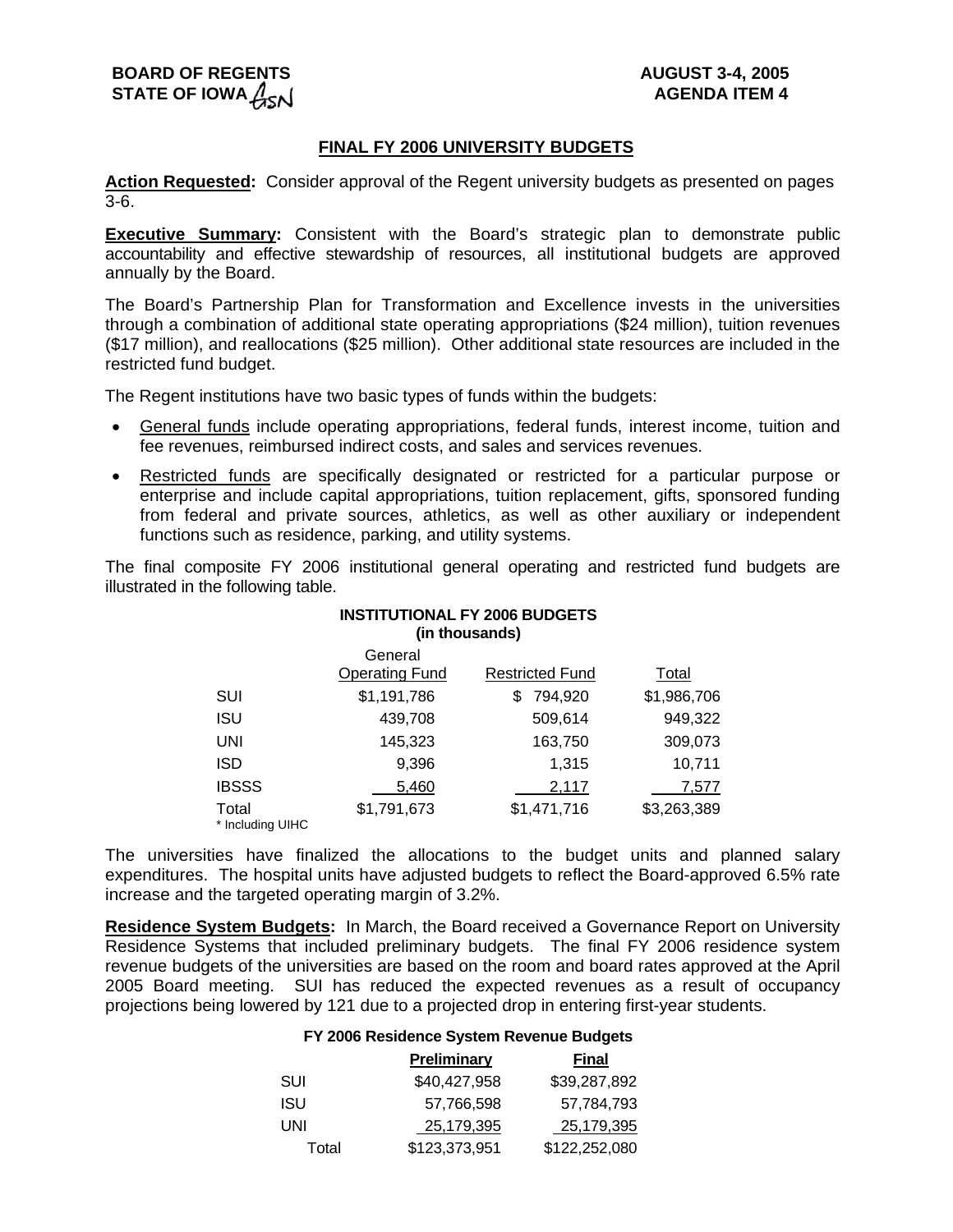**ISU Dining Follow Up:** In March, the Board learned that expenses had been exceeding revenues in ISU Dining operations. The Residence System has loaned ISU Dining \$1.45 million since FY 2003. The Board directed ISU to develop a plan to address the budget shortfall.

ISU Dining has been facing financial challenges since taking over the food service venues previously managed by the Memorial Union. These venues include the food court in Memorial Union, catering in the Memorial Union and Scheman Center, vending, and café venues located in various campus buildings.

ISU Dining has completed a comprehensive internal review of its operations and has consulted with the Regent's bond counsel and financial advisor. The following changes are proposed:

- ISU Dining's retail operations will be integrated with the Department of Residence (DOR) board plan dining operations and will function as a division within the residence system. The existing DOR housing operations and the merged dining operations will be treated as a single entity for financial reporting purposes. The net revenues of the combined dorm and dining system are pledged to meet the debt service on outstanding bonds.
- Cost reductions have been identified; commission structures for retail dining operations have been altered; and overhead charges have been reduced.

The University believes the retail dining operations will break even in 2006 and have increasing net revenue in subsequent fiscal years with these changes. The existing loan between DOR and ISU Dining will be eliminated by the merger.

**Athletic Budgets:** Intercollegiate athletics at the Regent universities are not self-supporting activities. Each University provides some general university support to its athletic department, and student fees support either debt service or operations of the athletic departments. Athletic revenues by institution are summarized below:

|                                                |              |                      | <b>FT 2006 BUDGETED Athletic Revenues</b> |                      |             |                      |
|------------------------------------------------|--------------|----------------------|-------------------------------------------|----------------------|-------------|----------------------|
|                                                | <u>SUI</u>   | % of<br><u>Total</u> | <u>ISU</u>                                | % of<br><b>Total</b> | <u>UNI</u>  | % of<br><b>Total</b> |
| Sports Income                                  | \$20,322,171 | 43.9%                | \$9,853,308                               | 35.2%                | \$1,396,400 | 15.5%                |
| Alumni/Foundation/Corp.<br>Support/Sponsorship | 6,647,717    | 14.3%                | 4,583,500                                 | 16.3%                | 921,170     | 10.2%                |
| Athletic Conference /<br><b>NCAA Support</b>   | 10,532,00    | 22.7%                | 6,404,500                                 | 22.9%                | 290,000     | 3.2%                 |
| Univ. Support<br>General & Financial Aid       | 1,673,359    | 3.6%                 | 2,852,610                                 | 10.2%                | 4,945,698   | 54.9%                |
| <b>Student Fees</b>                            | 1,513,683    | 3.3%                 | 1,125,000                                 | 4.0%                 | 1,117,839   | 12.4%                |
| Other Income                                   | 5,629,891    | 12.2%                | 3,195,000                                 | 11.4%                | 337,500     | 3.8%                 |
| Total                                          | \$46,318,821 | 100.0%               | \$28.013.918                              | 100.0%               | \$9,008,607 | 100.0%               |

# **FY 2006 Budgeted Athletic Revenues**

h:\bf\2005\05augdoc\0805\_item 04.doc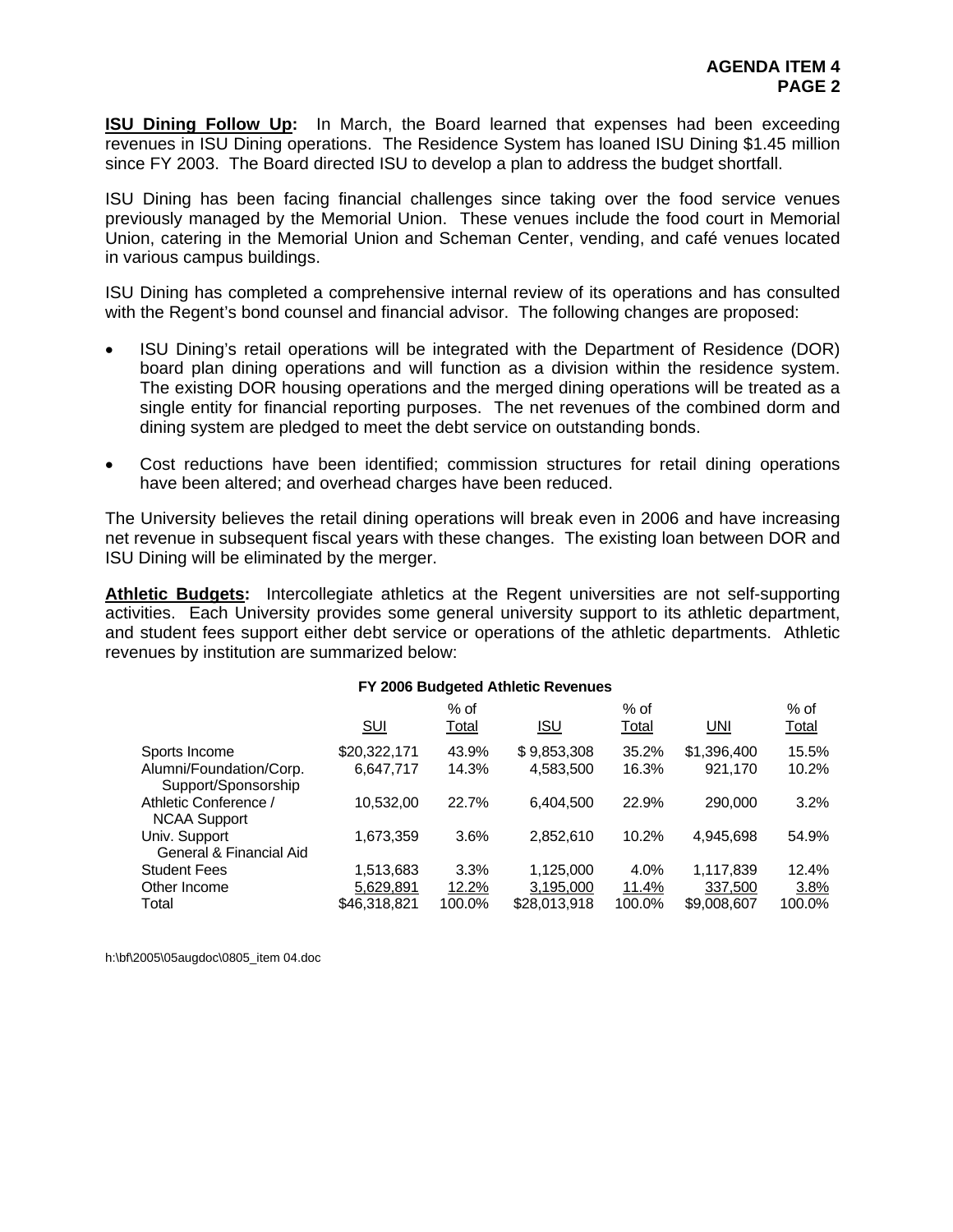#### **BOARD OF REGENTS STATE OF IOWAFY 2006 GENERAL FUND OPERATING BUDGETS**

|                                                                                                                                                                           | University of Iowa                                                             |                                                                            |                                                               |                                                           |                                                     |                                                    |                                                      |                                                         |                                                      |                                                                                   |
|---------------------------------------------------------------------------------------------------------------------------------------------------------------------------|--------------------------------------------------------------------------------|----------------------------------------------------------------------------|---------------------------------------------------------------|-----------------------------------------------------------|-----------------------------------------------------|----------------------------------------------------|------------------------------------------------------|---------------------------------------------------------|------------------------------------------------------|-----------------------------------------------------------------------------------|
| <b>RESOURCES</b>                                                                                                                                                          | Univ.                                                                          | Univ.<br>Hosp.                                                             | Psych.<br>Hosp.                                               | CDD                                                       | Oakdale<br>Campus                                   | Hyg.<br>Lab                                        | Family<br>Prac.                                      | <b>SCHS</b>                                             | Special<br>Purpose                                   | Subtotal                                                                          |
|                                                                                                                                                                           |                                                                                |                                                                            |                                                               |                                                           |                                                     |                                                    |                                                      |                                                         |                                                      |                                                                                   |
| <b>APPROPRIATIONS</b><br>General<br>Nonrecurring<br>Other                                                                                                                 | \$226,306,403<br>\$3,733,125                                                   | \$27,284,584                                                               |                                                               |                                                           | $$7,043,056$ $$6,363,265$ $$2,657,335$ $$3,849,461$ |                                                    | \$2,075,948                                          |                                                         | \$649,066 \$2,176,510                                | \$278,405,628<br>\$3,733,125                                                      |
| <b>RESOURCES</b><br><b>Federal Support</b>                                                                                                                                |                                                                                |                                                                            |                                                               |                                                           |                                                     |                                                    |                                                      | 2,582,801                                               |                                                      | 2,582,801                                                                         |
| Interest<br><b>Tuition and Fees</b>                                                                                                                                       | 1.180.472<br>214,471,000                                                       |                                                                            |                                                               |                                                           | 6,000                                               |                                                    | 15,000                                               |                                                         |                                                      | 1,201,472<br>214,471,000                                                          |
| Reimb. Indirect Costs<br>Sales and Service                                                                                                                                | 42,922,000                                                                     | 2,631,800<br>622,839,916                                                   | 886,700<br>13,845,644                                         | 240,000<br>2,571,035                                      | 325,000                                             | 32,510<br>2,888,231                                |                                                      | 200.000                                                 |                                                      | 47,038,010<br>642,344,826                                                         |
| Other Income                                                                                                                                                              | 125,000                                                                        | 477,600                                                                    |                                                               |                                                           | 75,000                                              |                                                    |                                                      | 1,331,563                                               |                                                      | 2,009,163                                                                         |
| Subtotal - Inst. Income                                                                                                                                                   | 258,698,472                                                                    | 625,949,316                                                                | 14,732,344                                                    | 2.811.035                                                 | 406.000                                             | 2,920,741                                          | 15.000                                               | 4,114,364                                               |                                                      | 909.647.272                                                                       |
| TOTAL RESOURCE BUDGET                                                                                                                                                     | \$488,738,000                                                                  | \$653,233,900 \$21,775,400 \$9,174,300 \$3,063,335 \$6,770,202 \$2,090,948 |                                                               |                                                           |                                                     |                                                    |                                                      |                                                         |                                                      | \$4,763,430 \$2,176,510 \$1,191,786,025                                           |
| <b>EXPENDITURES</b><br>Fac. & Inst. Off. Salaries<br>Prof.& Sci. Staff Salaries<br>General Service Staff Sal.<br><b>Hourly Wages</b><br>Subtotal - Salaries               | 212,856,000<br>75,385,000<br>75,238,000<br>3,048,000<br>366,527,000            | 30.240.500<br>232,270,700<br>118,258,700<br>6,226,800<br>386,996,700       | 1,934,700<br>10,362,900<br>4,794,700<br>220,700<br>17,313,000 | 840.600<br>4,302,000<br>2,467,500<br>353,400<br>7,963,500 | 82,210<br>1,563,043<br>1,645,253                    | 4.167.549<br>2,160,020<br>16,752<br>6,344,321      | 1.660.758<br>303.698<br>90,131<br>9,000<br>2,063,587 | 484,281<br>2,526,983<br>890,941<br>247,035<br>4,149,240 | 636,280<br>765,751<br>175,504<br>31,200<br>1,608,735 | 248.653.119<br>330,166,791<br>205,638,539<br>10,152,887<br>794,611,336            |
| Supplies and Services<br><b>Library Acquisitions</b><br>Rentals<br><b>Utilities</b><br><b>Bldg. Repairs</b><br>Auditor of State Reimb.<br>Equipment<br>Aid to Individuals | 35.940.000<br>11,984,000<br>22,938,000<br>6,734,000<br>6,503,000<br>38,112,000 | 232,926,100<br>17,116,700<br>7,376,500<br>8,817,900                        | 3,135,900<br>1,326,500                                        | 1,011,900<br>198,900                                      | 360,424<br>916,458<br>125,000<br>16,200             | 425,881                                            | 27,361                                               | 604,190<br>10,000                                       | 544,533<br>23,242                                    | 274,976,289<br>11,984,000<br>42,496,558<br>14,235,500<br>15,370,342<br>38,112,000 |
| Subtotal - Other Expenses<br><b>TOTAL EXPENDITURES</b>                                                                                                                    | 122,211,000<br>\$488,738,000                                                   | 266,237,200<br>\$653,233,900 \$21,775,400 \$9,174,300                      | 4,462,400                                                     | 1,210,800                                                 | 1,418,082                                           | 425,881<br>\$3,063,335   \$6,770,202   \$2,090,948 | 27,361                                               | 614,190                                                 | 567,775                                              | 397,174,689<br>$$4,763,430$ $$2,176,510$ $$1,191,786,025$                         |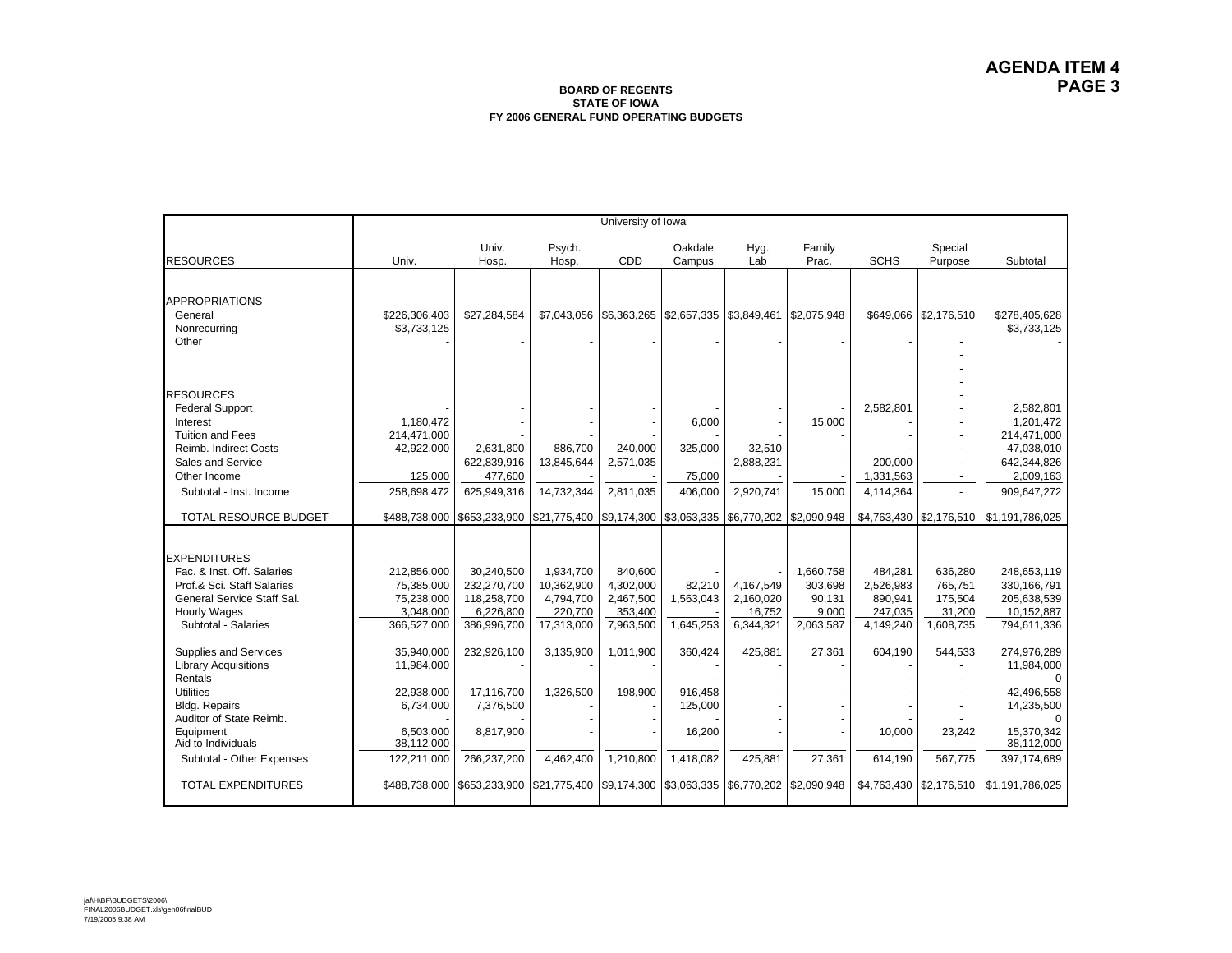### **BOARD OF REGENTS STATE OF IOWAFY 2006 GENERAL FUND OPERATING BUDGETS**

|                             | Iowa State University      |            |                          |                          |                                                            |               |                           |              |                     |
|-----------------------------|----------------------------|------------|--------------------------|--------------------------|------------------------------------------------------------|---------------|---------------------------|--------------|---------------------|
|                             | Univ. of                   |            |                          |                          |                                                            |               |                           | FY 2006      |                     |
|                             | Gen.                       | Exp.       | Coop.                    | Special                  |                                                            | Northern      |                           |              | <b>General Fund</b> |
| <b>RESOURCES</b>            | Univ.                      | Station    | Ext.                     | Purpose                  | Subtotal                                                   | lowa          | <b>ISD</b>                | <b>IBSSS</b> | Total               |
|                             |                            |            |                          |                          |                                                            |               |                           |              |                     |
| <b>APPROPRIATIONS</b>       |                            |            |                          |                          |                                                            |               |                           |              |                     |
| General                     |                            |            | \$20,569,125             | \$3,048,584              | \$233,063,979                                              | \$81,211,712  | \$8,810,471               | \$4,930,295  | \$606,422,085       |
| Nonrecurring                | \$3,620,000                |            |                          |                          | \$3,620,000                                                | \$1,696,875   |                           |              | \$9,050,000         |
| Other                       |                            |            |                          |                          |                                                            |               | 169,342                   | 88,643       | 257,985             |
|                             |                            |            |                          |                          |                                                            |               |                           |              |                     |
|                             |                            |            |                          |                          |                                                            |               |                           |              |                     |
|                             |                            |            |                          |                          |                                                            |               |                           |              |                     |
| <b>RESOURCES</b>            |                            |            |                          |                          |                                                            |               |                           |              |                     |
| <b>Federal Support</b>      |                            | 4,125,373  | 8,800,000                |                          | 12,925,373                                                 |               | 54,000                    | 269,868      | 15,832,042          |
| Interest                    | 970,000                    |            |                          | $\blacksquare$           | 970,000                                                    | 550,000       | 25,000                    | 5,000        | 2,751,472           |
| <b>Tuition and Fees</b>     | 169,368,184                |            |                          | $\blacksquare$           | 169,368,184                                                | 59,150,000    |                           |              | 442,989,184         |
| Reimb. Indirect Costs       | 18,288,180                 |            |                          | $\overline{\phantom{a}}$ | 18,288,180                                                 | 2,150,000     |                           | 106,279      | 67,582,469          |
| Sales and Service           |                            | 5,000      | 5,000                    | $\blacksquare$           | 10,000                                                     | 565,000       | 322,693                   | 41,109       | 643,283,628         |
| Other Income                | 1.461.881                  |            |                          | $\overline{\phantom{a}}$ | 1,461,881                                                  |               | 14,138                    | 18,677       | 3,503,859           |
| Subtotal - Inst. Income     | 190,088,245                | 4,130,373  | 8,805,000                | $\blacksquare$           | 203,023,618                                                | 62,415,000    | 415,831                   | 440,933      | 1,175,942,654       |
|                             |                            |            |                          |                          |                                                            |               |                           |              |                     |
| TOTAL RESOURCE BUDGET       | \$371,036,590 \$36,248,298 |            | \$29,374,125 \$3,048,584 |                          | \$439,707,597                                              | \$145,323,587 | \$9,395,644   \$5,459,871 |              | \$1,791,672,724     |
|                             |                            |            |                          |                          |                                                            |               |                           |              |                     |
| <b>EXPENDITURES</b>         |                            |            |                          |                          |                                                            |               |                           |              |                     |
| Fac. & Inst. Off. Salaries  | 152,221,875                | 19,611,569 | 6,373,469                | 688,419                  | 178,895,332                                                | 65.011.069    | 3,420,339                 | 1,742,826    | 497,722,685         |
| Prof.& Sci. Staff Salaries  | 63,506,156                 | 7,690,179  | 16,746,997               | 1,425,383                | 89,368,715                                                 | 25,744,331    | 1,959,818                 | 518,596      | 447,758,251         |
| General Service Staff Sal.  | 42,823,144                 | 3,481,369  | 2,154,073                | 268,553                  | 48,727,139                                                 | 21,985,893    | 2,161,312                 | 2,216,212    | 280,729,095         |
| <b>Hourly Wages</b>         | 5, 161, 535                | 509,522    | 416,991                  | 96,152                   | 6,184,200                                                  | 1,894,351     |                           |              | 18,231,438          |
| Subtotal - Salaries         | 263,712,710                | 31,292,639 | 25,691,530               | 2,478,507                | 323,175,386                                                | 114,635,644   | 7,541,469                 | 4,477,634    | 1,244,441,469       |
| Supplies and Services       | 26,440,442                 | 3,763,335  | 3,452,595                | 478,777                  | 34,135,149                                                 | 10,792,102    | 1,051,291                 | 631,103      | 321,585,934         |
| <b>Library Acquisitions</b> | 8,597,981                  |            |                          |                          | 8,597,981                                                  | 1,891,520     | 8,226                     | 7,212        | 22,488,939          |
| Rentals                     | 1,137,927                  | 9,089      | 125,000                  |                          | 1,272,016                                                  | 890,000       |                           |              | 2,162,016           |
| <b>Utilities</b>            | 20,636,478                 | 146,502    | 15,000                   | $\blacksquare$           | 20,797,980                                                 | 4,311,470     | 357,997                   | 185,165      | 68,149,170          |
| <b>Bldg. Repairs</b>        | 6,589,018                  | 221,842    |                          | $\blacksquare$           | 6,810,860                                                  | 1,171,875     | 298,415                   | 87,257       | 22,603,907          |
| Auditor of State Reimb.     |                            |            |                          |                          | $\mathbf 0$                                                | 235,000       | 57,000                    | 26,000       | 318,000             |
| Equipment                   | 5,133,331                  | 555,933    | 90,000                   | 91,300                   | 5.870.564                                                  | 610,410       | 81,246                    | 45,500       | 21,978,062          |
| Aid to Individuals          | 38,788,703                 | 258,958    |                          |                          | 39,047,661                                                 | 10,785,566    |                           |              | 87,945,227          |
| Subtotal - Other Expenses   | 107,323,880                | 4,955,659  | 3,682,595                | 570,077                  | 116,532,211                                                | 30,687,943    | 1,854,175                 | 982,237      | 547,231,255         |
| <b>TOTAL EXPENDITURES</b>   | \$371,036,590 \$36,248,298 |            |                          |                          | \$29,374,125   \$3,048,584   \$439,707,597   \$145,323,587 |               | \$9,395,644 \$5,459,871   |              | \$1,791,672,724     |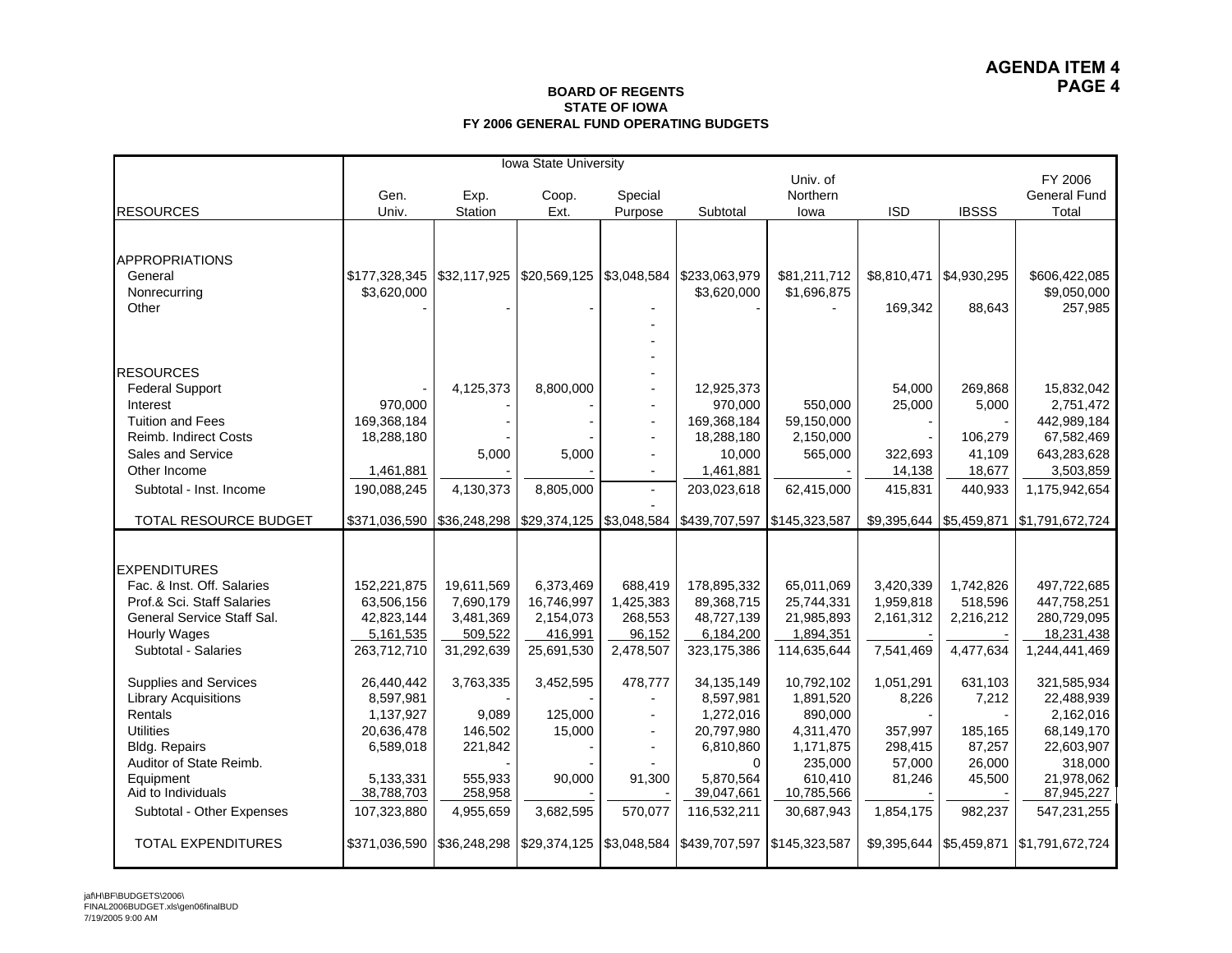## **BOARD OF REGENTSSTATE OF IOWAFY 2006 RESTRICTED FUNDS BUDGETS**

| <b>REVENUES</b>                       | SUI           | <b>ISU</b>    | <b>UNI</b>    | <b>ISD</b>  | <b>IBSSS</b> | FY 2006<br>Restricted<br>Total |
|---------------------------------------|---------------|---------------|---------------|-------------|--------------|--------------------------------|
|                                       |               |               |               |             |              |                                |
|                                       |               |               |               |             |              |                                |
| <b>APPROPRIATIONS</b>                 |               |               |               |             |              |                                |
| <b>Iowa Values Fund</b>               | \$2,000,000   | \$2,000,000   | \$1,100,000   |             |              | \$5,100,000<br>24,039,503      |
| <b>Tuition Replacement</b>            | 10,916,385    | 8,885,026     | 4,238,092     |             |              |                                |
| Capital                               | 1,300,000     | 6,250,000     | 10,500,000    | \$327,000   | \$173,000    | 18,550,000                     |
| <b>RESOURCES</b>                      |               |               |               |             |              |                                |
| <b>Federal Support</b>                | 222,550,000   | 144,949,930   | 27,000,000    | 137,512     | 269.672      | 394,907,114                    |
| Interest                              |               | 2,237,610     | 2,400,000     | 30,000      |              | 4,667,610                      |
| <b>Tuition and Fees</b>               | 39,700,000    | 14,097,289    | 11,700,000    |             |              | 65,497,289                     |
| <b>Reimbursed Indirect Costs</b>      | 21,390,000    | 8,601,721     |               |             |              | 29,991,721                     |
| Sales and Service                     | 205,920,000   | 45,369,062    | 59,700,000    | 815,867     | 1,438,735    | 313,243,664                    |
| Other Income                          | 291,143,615   | 277,223,734   | 47,111,693    | 5,000       | 235,500      | 615,719,542                    |
| Subtotal - Inst. Income               | 780,703,615   | 492,479,346   | 147,911,693   | 988,379     | 1,943,907    | 1,424,026,940                  |
| <b>TOTAL REVENUES</b>                 | \$794,920,000 | \$509,614,372 | 163,749,785   | \$1,315,379 | \$2,116,907  | \$1,471,716,443                |
|                                       |               |               |               |             |              |                                |
| <b>EXPENDITURES</b>                   |               |               |               |             |              |                                |
| Fac. & Inst. Off. Salaries            | \$101,580,000 | \$55,581,279  | \$4,731,435   | \$357,306   | \$1,472,752  | \$163,722,772                  |
| Prof.& Sci. Staff Salaries            | 134,970,000   | 75,451,154    | 13,962,185    | 158,302     | 5,000        | 224,546,641                    |
| <b>General Service Staff Salaries</b> | 33,850,000    | 38.595.148    | 10,584,995    |             | 57,354       | 83,087,497                     |
| <b>Hourly Wages</b>                   | 21,270,000    | 19,486,376    | 6.390.625     |             |              | 47,147,001                     |
| Subtotal - Salaries                   | 291,670,000   | 189,113,957   | 35,669,240    | 515,608     | 1,535,106    | 518,503,911                    |
| Prof. and Scientific Supplies         | 212,870,000   | 176,098,159   | 42,600,000    | 262,570     | 322,561      | 432,153,290                    |
| <b>Library Acquisitions</b>           |               |               | 8,500         | 2,600       | 500          | 11,600                         |
| Rentals                               | $\Omega$      |               | 1,050,000     |             |              | 1,050,000                      |
| <b>Utilities</b>                      | 8,310,000     | 8,451,018     | 1,891,500     | 50,000      |              | 18,702,518                     |
| <b>Building Repairs</b>               | 3,460,000     | 11,706,592    | 3,950,000     | 460,000     | 231,740      | 19,808,332                     |
| Auditor of State                      |               |               |               | 1,000       |              | 1,000                          |
| Equipment                             | 19,380,000    | 6,022,786     | 3,400,000     | 23,601      | 27,000       | 28,853,387                     |
| <b>Student Aid</b>                    | 41,980,000    | 34,105,807    | 14,345,000    |             |              | 90,430,807                     |
| Debt Service                          | 39,400,000    | 37,116,053    | 37,350,000    |             |              | 113,866,053                    |
| <b>Plant Capital</b>                  | 177,850,000   | 47,000,000    | 23,485,545    |             |              | 248,335,545                    |
| Subtotal - Other Expenses             | 503,250,000   | 320,500,415   | 128,080,545   | 799,771     | 581,801      | 953,212,532                    |
| <b>TOTAL EXPENDITURES</b>             | \$794,920,000 | \$509,614,372 | \$163,749,785 | \$1,315,379 | \$2,116,907  | \$1,471,716,443                |